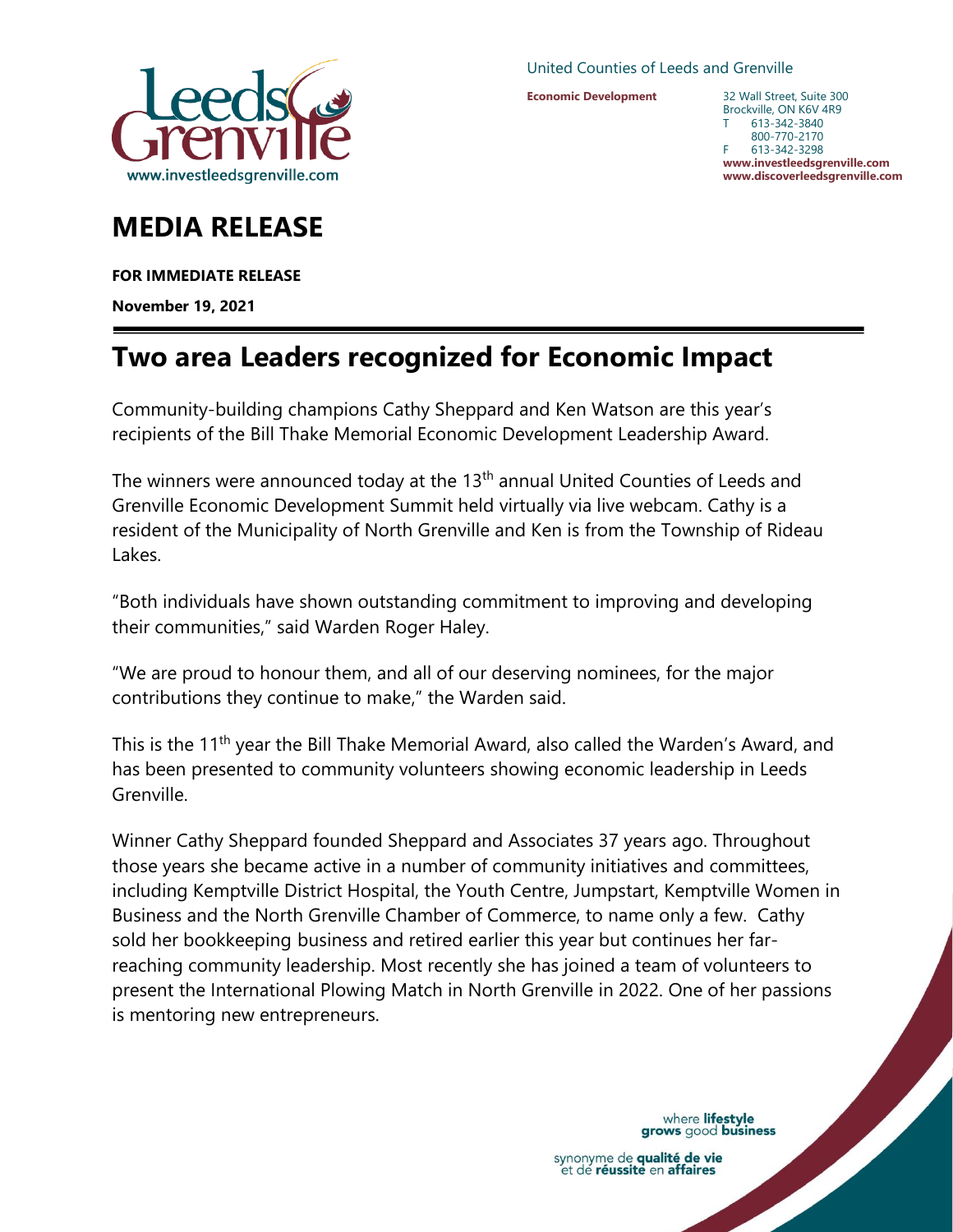

"I'm very grateful. I have always been motivated to give back," Cathy said after the awards were announced.

Winner Ken Watson is well known for his decades of work in promoting the Old Stone Mill in Delta, the Rideau Canal and the Township of Rideau Lakes. Working quietly behind the scenes, Ken is responsible for attracting thousands of people to the region over the years through his Rideau Canal information website, his stunning promotional photography, his extensive knowledge of local history and his many publications on driving, cycling and paddling in the Rideau Lakes area.

"Volunteering is really satisfying," Ken said. I like to showcase two of our most spectacular local heritage sites to the world."

Also applauded for his leadership was nominee David Cybulski, from the Township of Augusta. David created the Maitland Garden of Hope with his wife Colleen and is cofounder of the award-winning 1000 Islands and Rideau Canal Garden Trail.

Brothers Silvan and Yulrick Fernetich, of the Township of Leeds and the Thousands Islands and co-owners of Lansdowne Freshmart, were jointly recognized for their continued support of youth employment, tourism, culture, recreation and heritage preservation in the township.

Since being introduced in 2011, the award has been given to 16 individuals from across Leeds Grenville. A total of 42 deserving women and men have been nominated. Last year's recipients were Janet Campbell, a community builder and founder of Mrs. McGarrigle's in Merrickville, and Wendy Merkley, a community champion in the Township of Leeds and the Thousand Islands and co-owner of Andress Boatworks in Rockport.

During his lifetime, Bill Thake was known for his leadership and mentoring skills. He served 52 consecutive years on Westport Council to set a Canada-wide record as the longest serving head of a municipality.

The summit is hosted by the Counties Economic Development Office in partnership with Leeds-Grenville-Thousand Islands and Rideau Lakes MP Michael Barrett, MPP Steve

> where lifestyle grows good business

synonyme de qualité de vie<br>et de réussite en affaires